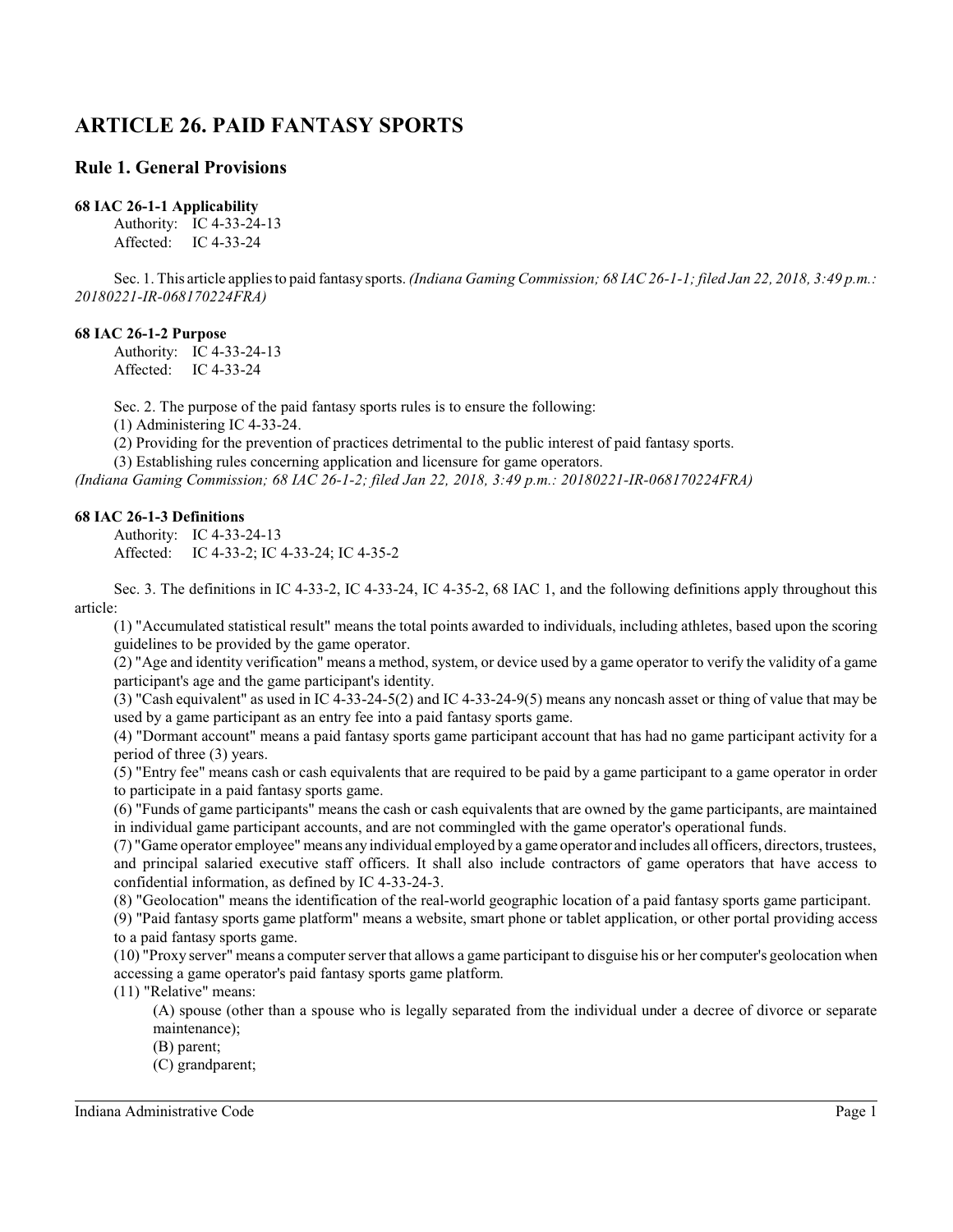(D) child; (E) grandchild; (F) sibling; (G) uncle; (H) aunt; (I) nephew; (J) niece; (K) first cousin; (L) father-in-law;

- (M) mother-in-law;
- (N) son-in-law;
- (O) daughter-in-law;
- (P) brother-in-law; or
- (Q) sister-in-law;

whether by whole or half blood, marriage, adoption, or natural relationship.

(12) "Script" means a list of commands that a paid fantasy sports game related computer program can execute to automate processes on a paid fantasy sports game platform.

(13) "Segregated account" means a financial account that segregates the funds of game participants, such that the game operator's operational funds may not be commingled.

(14) "Verification" means a method used by a paid fantasy sports game system or device to verify the validity of software of critical components.

*(Indiana Gaming Commission; 68 IAC 26-1-3; filed Jan 22, 2018, 3:49 p.m.: 20180221-IR-068170224FRA)*

### **Rule 2. Internal Control Procedures**

### **68 IAC 26-2-1 Submission, approval, amendments, and emergency procedures of internal control procedures**

Authority: IC 4-33-24-13 Affected: IC 4-33

Sec. 1. The internal control procedures in this article are subject to the following:

(1) Amendment procedures contained within 68 IAC 11-1-4.

(2) Emergency procedures contained within 68 IAC 11-1-5.

*(Indiana Gaming Commission; 68 IAC 26-2-1; filed Jan 22, 2018, 3:49 p.m.: 20180221-IR-068170224FRA)*

### **68 IAC 26-2-2 Internal controls**

Authority: IC 4-33-24-13 Affected: IC 4-33; IC 5-14; IC 20-18-2-4; IC 20-18-2-7

Sec. 2. (a) The game operator must submit for approval under 68 IAC 11 internal controls for the following:

(1) Procedures to handle security incidents, whichmay include systemfailures, loss of service, breaches of confidentiality, and malicious intrusion.

(2) In addition to the normal contingency plans, these internal controls shall include the following:

- (A) Analysis and cause of the security incident.
- (B) Containment.
- (C) Planning and implementation of corrective action to prevent recurrence.
- (D) Communication with those affected by or involved with recovery from the security incident.

(E) Reporting of the action to the executive director or executive director's designee.

(3) Action to recover from security breaches and correct system failures shall be carefully and formally controlled; the procedures shall ensure the following:

(A) Only clearly identified and authorized personnel are allowed access to live systems and data.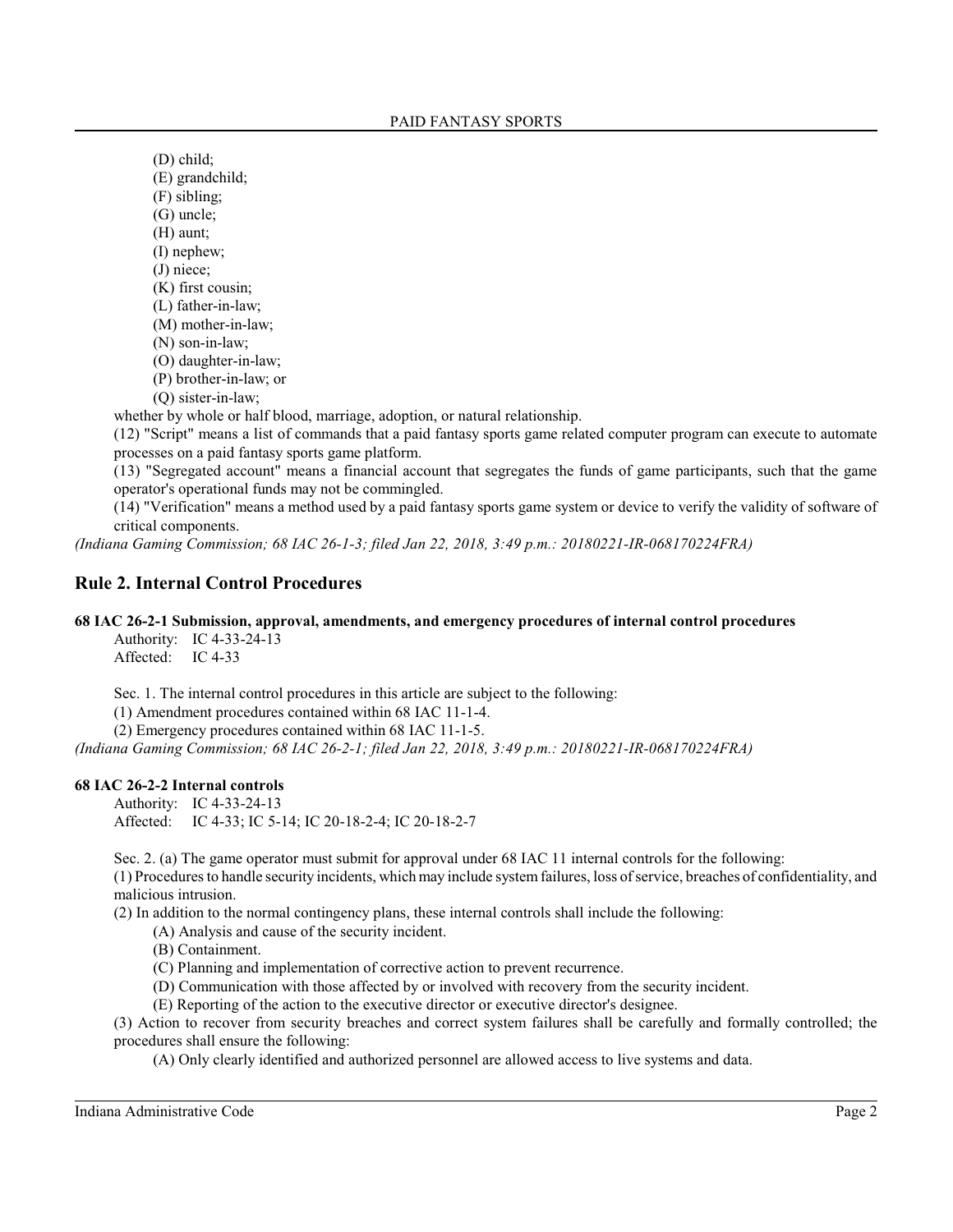- (B) Emergency actions taken are documented in detail.
- (C) Emergency action is reported to management and reviewed in an orderly manner.
- (D) The integrity of the paid fantasy sports game platform is confirmed with minimal delay.
- (E) Reporting of the action to the executive director or executive director's designee.

(4) Testing to ensure that the paid fantasy sports game platform meets or exceeds current industry standards.

(5) Notifying game participants of potential tax liabilities and providing required federal and state tax forms when a game participant has six hundred dollars (\$600) or more in net winnings in a calendar year.

(6) Identifying and prohibiting self-restricted game participants.

(7) Confirming age and identity verification protocol to prohibit game participants that are less than eighteen (18) years of age from participating in paid fantasy sports games and to authenticate the legal name and physical address of each game participant. Details of the age and identity verification must be kept in a secure manner.

(8) Instituting a process to close out dormant accounts.

(9) Verifying geolocation system to establish game participant geographic location.

(10) Segregating game participant account funds from a game operator's operational funds.

(11) Maintaining the security of identity and financial information of game participants.

(12) Preventing game operator employees, or a licensee with whom the game operator has entered into a contract, and any relative of a game operator employee living in the household of the game operator employee, from competing in a paid fantasy sports game where the cash prize exceeds five dollars (\$5).

(13) Preventing an owner, director, or officer of the game operator, or a licensee with whom the game operator has entered into a contract, from being a game participant in a paid fantasy sports game offered by the game operator.

(14) Preventing game operator employees, or a licensee with whomthe game operator has entered into a contract, fromsharing confidential information that could affect paid fantasy sports game play with third parties until the information is made publicly available.

(15) Preventing an individual who is a player, game official, or other participant in an actual sporting event or competition from participating in a paid fantasy sports game that is determined in whole or in part on the performance of that individual, the individual's actual team, or the accumulated statistical results of the sporting event or competition in which the individual is a player, game official, or other participant.

(16) Disclosing the number of paid fantasy sports games a game participant may enter, and preventing game participants from entering into more than the maximum number of allowed paid fantasy sports games.

(17) Maintaining a reserve in the form of cash, cash equivalents, an irrevocable letter of credit, a bond, or a combination of these sources that is equal to the amount of money deposited in paid fantasy sports game accounts of game participants.

(18) Detecting and preventing the misuse of proxy servers.

(19) Preventing the use of unauthorized scripts.

(20) Withholding winnings from delinquent child support obligors in accordance with IC 4-33-24.

(21) Preventing the advertisement of paid fantasy sports contests in any publication or medium that is aimed exclusively at juveniles, or advertising a paid fantasy sports contest and running promotional activities concerning a paid fantasy sports contest at any of the following:

- (A) Elementary schools, as defined by IC 20-18-2-4.
- (B) High schools, as defined by IC 20-18-2-7.
- (C) Sports venues used exclusively for:
	- (i) elementary school, as defined by IC 20-18-2-4; or
	- (ii) high school, as defined by IC 20-18-2-7;
- student sports activities.

(22) Any other internal control deemed necessary by the executive director or the executive director's designee.

(b) The game operator shall submit internal control procedures to the commission for review and approval within one hundred eighty (180) days after submitting an application for licensure.

(c) The game operator shall stamp or otherwise mark each page of the internal control procedures submitted to the commission with the word "CONFIDENTIAL" if the material submitted is not subject to disclosure under IC 4-33 or IC 5-14. *(Indiana Gaming Commission; 68 IAC 26-2-2; filed Jan 22, 2018, 3:49 p.m.: 20180221-IR-068170224FRA)*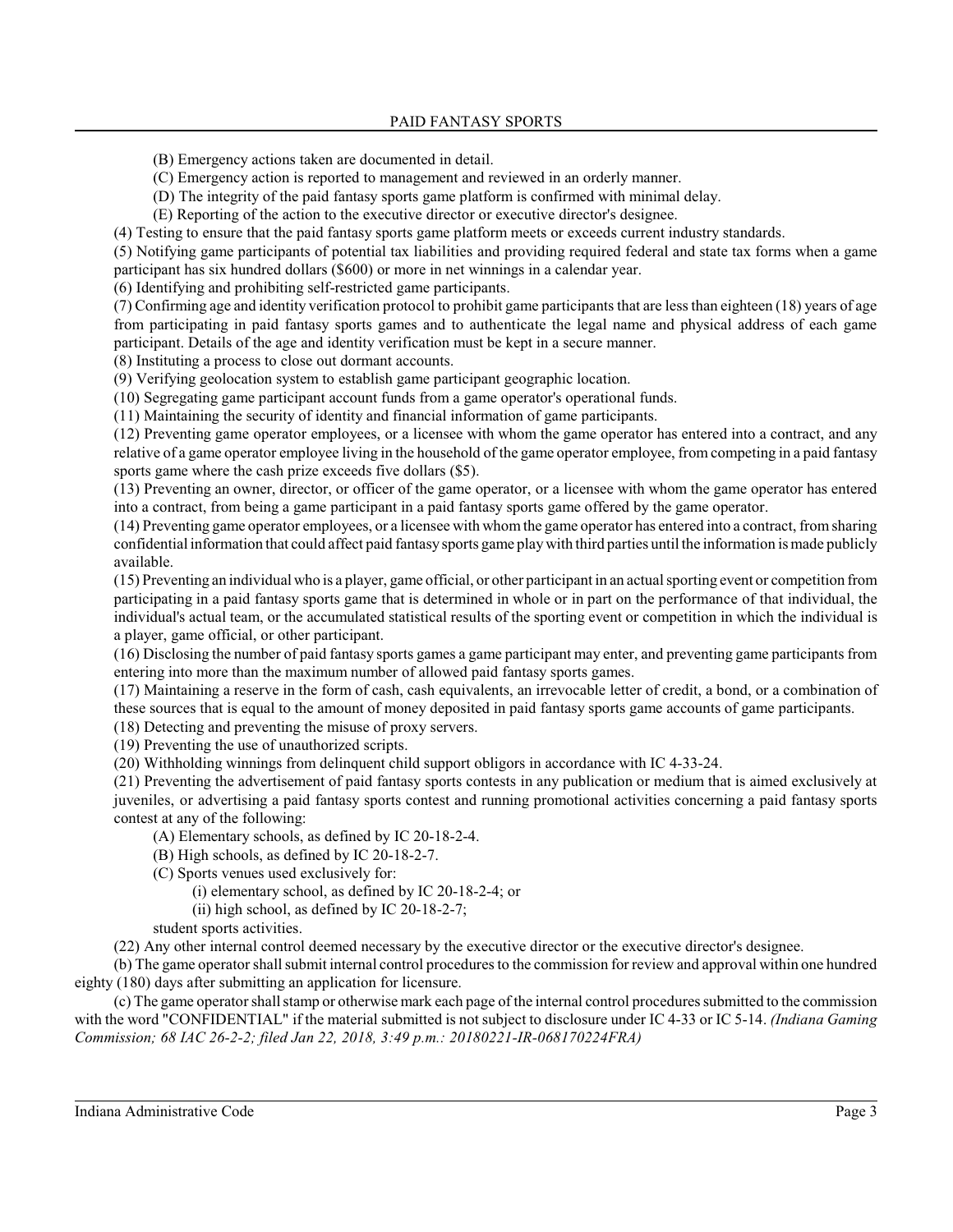## **Rule 3. Game Operator Licensure**

**68 IAC 26-3-1 Game operator license required**

Authority: IC 4-33-24-13 Affected: IC 4-33-24

Sec. 1. Subject to IC 4-33-24 and this article, no one may offer a paid fantasy sports game to game participants located within the state of Indiana without holding a game operator license. *(Indiana Gaming Commission; 68 IAC 26-3-1; filed Jan 22, 2018, 3:49 p.m.: 20180221-IR-068170224FRA)*

### **68 IAC 26-3-2 Applications**

Authority: IC 4-33-24-13 Affected: IC 4-33-24

Sec. 2. (a) To obtain a license to conduct paid fantasy sports games, a game operator mustsubmit a written application on the form or forms prescribed by the commission.

(b) The application shall include the following information:

(1) The name and address of the game operator.

(2) The names, addresses, and telephone numbers of the officers of the game operator.

(3) The type of allowable paid fantasy sports games the game operator proposes to conduct.

(4) Verification that the requirements set forth in IC 4-33-24 have been met.

(5) Any other information required by the commission for the purpose of administering this article.

(c) An applicant is under a continuing duty to disclose any changes in the information submitted to the commission. *(Indiana Gaming Commission; 68 IAC 26-3-2; filed Jan 22, 2018, 3:49 p.m.: 20180221-IR-068170224FRA)*

### **68 IAC 26-3-3 Licensing process**

Authority: IC 4-33-24-13 Affected: IC 4-33

Sec. 3. An application for a game operator license shall be subject to the following process:

(1) Applicant must submit a complete application, including the application fee described in IC 4-33-24 and all required attachments.

(2) The commission shall begin investigating the applicant.

(3) The commission may issue a temporary game operator license in accordance with this rule.

(4) Upon completing its investigation of the applicant, the commission shall grant or deny the application.

(5) If the commission grants the application, it shall issue a permanent game operator license.

(6) The executive director may require different or additional licensing procedures to ensure compliance with IC 4-33 and this article.

*(Indiana Gaming Commission; 68 IAC 26-3-3; filed Jan 22, 2018, 3:49 p.m.: 20180221-IR-068170224FRA)*

### **68 IAC 26-3-4 License fees**

Authority: IC 4-33-24-13 Affected: IC 4-33-24

Sec. 4. (a) The license fees described in IC 4-33-24 shall be paid at the time the application for licensure is submitted to the commission and are nonrefundable.

(b) If a game operator withdraws its application for an initial license or a license renewal, in writing, prior to issuance of the license or grant of the renewal the game operator will still be required to pay for the outstanding cost of any investigation.

(c) An application for a game operator license may not be withdrawn without leave of the executive director or the executive director's designee. *(Indiana Gaming Commission; 68 IAC 26-3-4; filed Jan 22, 2018, 3:49 p.m.: 20180221-IR-068170224FRA)*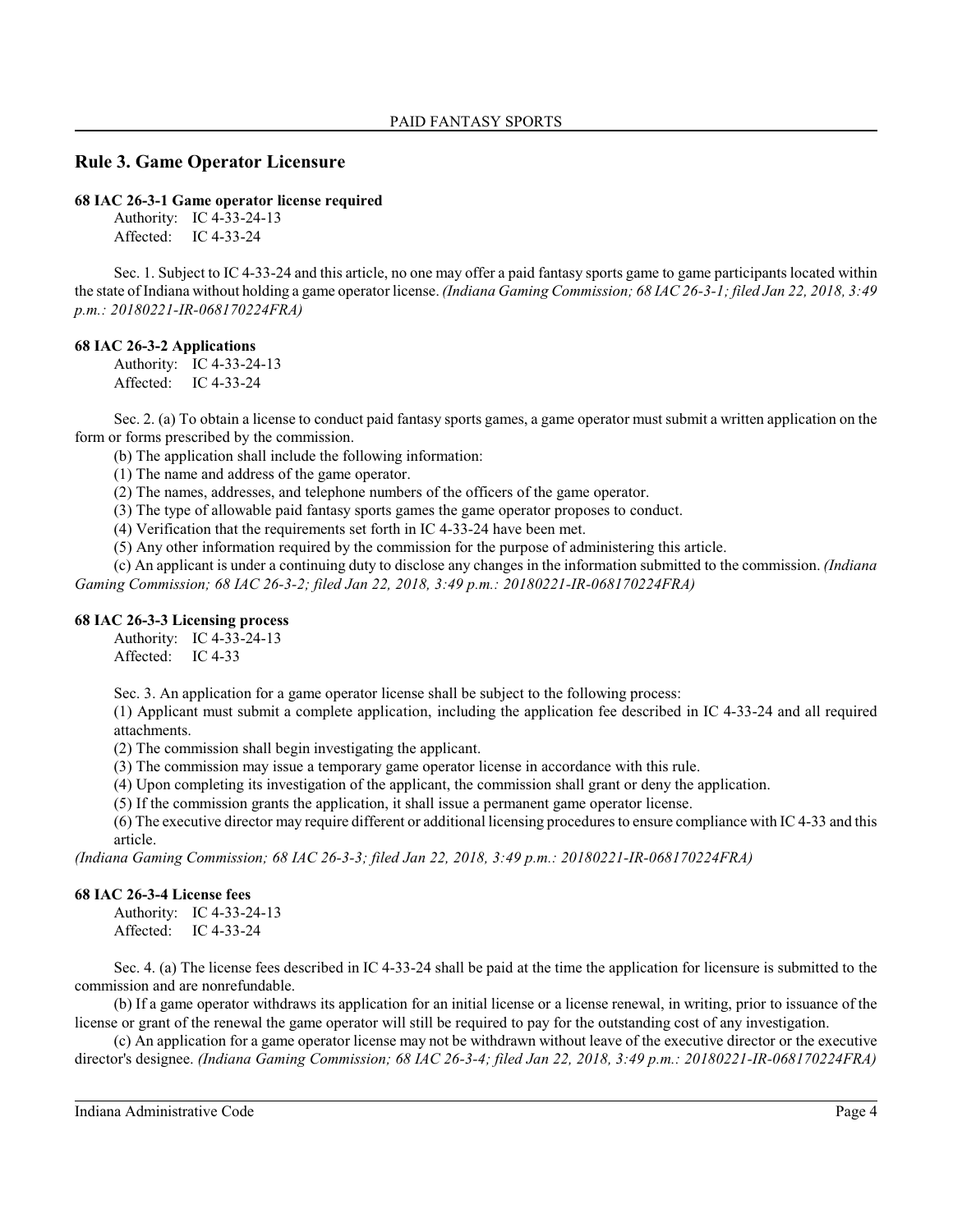### **68 IAC 26-3-5 Application requirement for game operators that were operating in Indiana on or before March 31, 2016** Authority: IC 4-33-24-13

Affected: IC 4-33-24

Sec. 5. (a) On or before July 1, 2017, any and all unlicensed game operators offering paid fantasy sports games to Indiana residents under IC 4-33-24-13(b) must submit an application for licensure to the commission pursuant to IC 4-33-24 and this rule.

(b) The commission or executive director may issue a notice of licensure denial pursuant to section 8 of this rule to any unlicensed game operator contemplated in subsection (a) that fails to submit its application for licensure by July 1, 2017.

(c) Beginning on July 2, 2017, a game operator may no longer avail itself of IC 4-33-24-13(b).

(d) Any game operator that offered paid fantasy sports games to Indiana residents on or before March 31, 2016, and failed to submit an application by July 1, 2017, may later submit an application pursuant to the provisions of IC 4-33-24 and thisrule in order to become licensed to offer paid fantasy sports games to Indiana residents.

(e) Any game operator that was not offering paid fantasy sports games to Indiana residents on or before March 31, 2016, must submit an application to the commission and receive a license pursuant to the provisions of IC 4-33-24 and thisrule prior to offering paid fantasy sports games to Indiana residents. *(Indiana Gaming Commission; 68 IAC 26-3-5; filed Jan 22, 2018, 3:49 p.m.: 20180221-IR-068170224FRA)*

### **68 IAC 26-3-6 Temporary license**

Authority: IC 4-33-24-13 Affected: IC 4-33

Sec. 6. (a) After the commission receives a completed application and the required application fee, the commission may issue the game operator applicant a temporary license.

(b) The temporary game operator's license shall:

(1) be on a form prescribed by the commission; and

(2) meet the specifications set forth in section 7 of this rule.

(c) An applicant who receives a temporary license may offer paid fantasy sports games until:

(1) a permanent game operator license is issued or denied; or

(2) the temporary license is withdrawn.

(d) A temporary game operator license shall not be transferred without approval of the executive director or the executive director's designee. *(Indiana Gaming Commission; 68 IAC 26-3-6; filed Jan 22, 2018, 3:49 p.m.: 20180221-IR-068170224FRA)*

### **68 IAC 26-3-7 Game operator license requirements**

Authority: IC 4-33-24-13

Affected: IC 4-33

Sec. 7. (a) The temporary and permanent game operator licenses shall be on a form prescribed by the commission and shall display the following:

(1) The game operator's name and business address.

(2) The game operator's license number assigned by the commission.

(3) The signature of the executive director of the commission.

(4) The date the game operator's license was issued.

(5) The date that the license will expire.

(6) Any other information the commission deems necessary to identify the game operator licensee.

(b) A fee of ten dollars (\$10) must be:

(1) paid to the commission for any necessary replacement of a temporary or permanent game operator's license; and

(2) assessed each time a game operator licensee obtains a replacement temporary or permanent license.

(c) Temporary and permanent game operator licenses shall remain the property of the commission at all times. The commission

may:

(1) revoke; or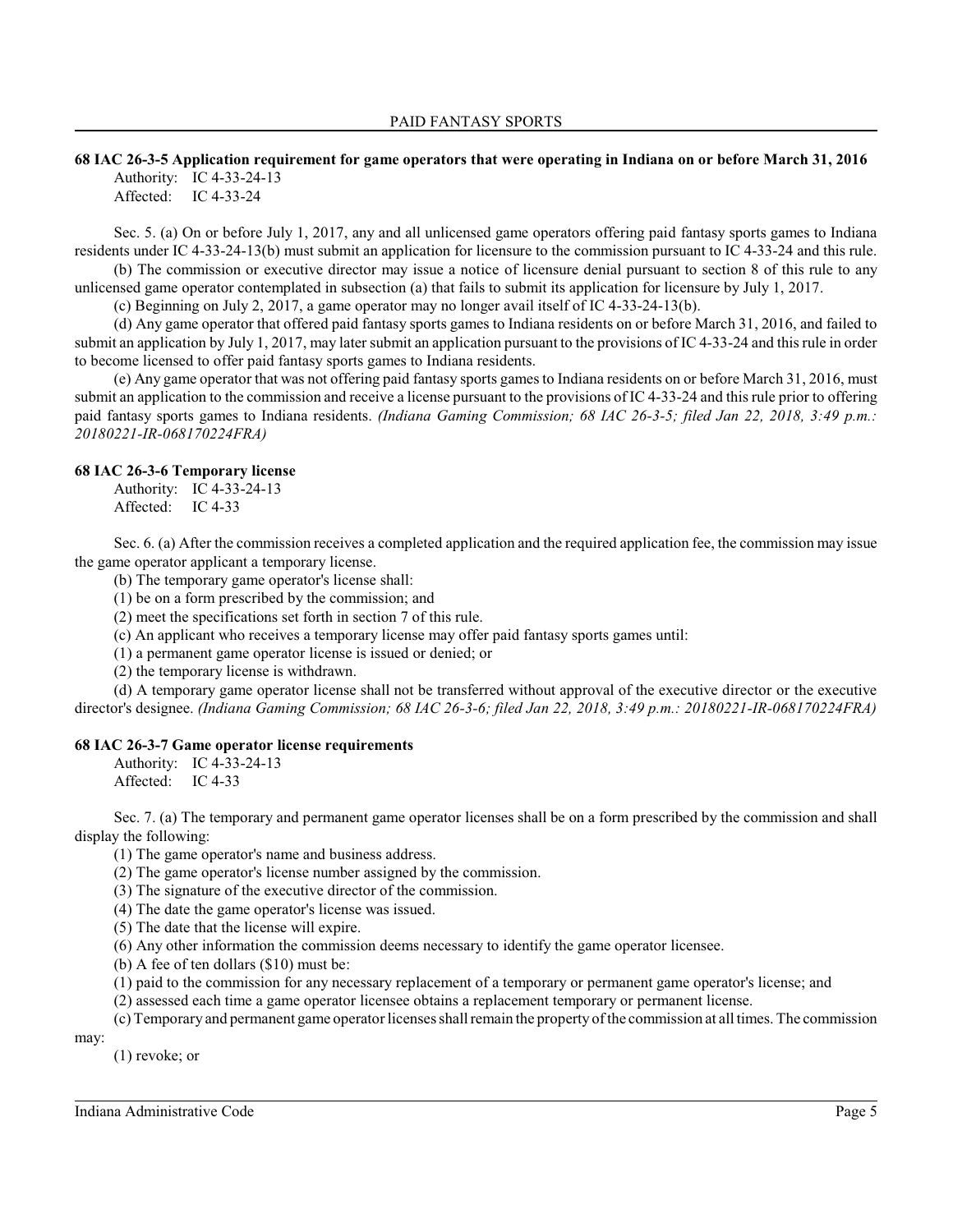(2) suspend;

a game operator license under 68 IAC 13. *(Indiana Gaming Commission; 68 IAC 26-3-7; filed Jan 22, 2018, 3:49 p.m.: 20180221- IR-068170224FRA)*

### **68 IAC 26-3-8 Denial of license**

Authority: IC 4-33-24-13 Affected: IC 4-33-24

Sec. 8. The commission may deny a license to a game operator if the commission determines any of the following: (1) The game operator has violated an Indiana statute, regulation, rule, or local ordinance providing for the best interests of paid fantasy sports games.

(2) The game operator has failed to meet any of the requirements set forth in IC 4-33-24.

(3) The game operator has made a material misrepresentation or omission in its application to the commission. *(Indiana Gaming Commission; 68 IAC 26-3-8; filed Jan 22, 2018, 3:49 p.m.: 20180221-IR-068170224FRA)*

### **68 IAC 26-3-9 Reapplication for denied game operator license**

Authority: IC 4-33-24-13 Affected: IC 4-33

Sec. 9. (a) A game operator whose application for a game operator license has been denied may not reapply for a game operator license for a period of one (1) year fromthe date on which the commission voted to deny its application, unless the commission grants leave.

(b) The executive director may grant leave for reapplication if the applicant can demonstrate that the reason the original application was denied no longer exists or bars suitability for licensure. *(Indiana Gaming Commission; 68 IAC 26-3-9; filed Jan 22, 2018, 3:49 p.m.: 20180221-IR-068170224FRA)*

### **68 IAC 26-3-10 Renewal**

Authority: IC 4-33-24-13 Affected: IC 4-33-24

Sec. 10. (a) A game operator licensee must renew its license annually. If a game operator licensee fails to request renewal of the license before the expiration of one (1) year from issuance, then the license expires.

(b) In order to renew a license, a game operator licensee must do the following:

(1) Request renewal of the license on a form prescribed by the commission.

(2) Complete the form and provide the commission with any information or documents that the commission deems necessary.

(c) The form requesting renewal of the game operator'slicense must be submitted with the annual renewal fee under IC 4-33- 24.

(d) The commission may perform a background investigation on any game operator licensee seeking renewal of the license. The cost of any investigation shall be charged to the game operator licensee.

(e) The commission may not issue a renewal of a game operator's license if the game operator licensee no longer meets the requirements set forth in this article or IC 4-33-24. *(Indiana Gaming Commission; 68 IAC 26-3-10; filed Jan 22, 2018, 3:49 p.m.: 20180221-IR-068170224FRA)*

### **68 IAC 26-3-11 Duty to maintain suitability; duty to disclose; transfer of a game operator license**

Authority: IC 4-33-24-13 Affected: IC 4-33

Sec. 11. (a) Game operator licensees have a continuing duty to maintain suitability for licensure. A game operator license does not create a property right, but is a revocable privilege granted by the state contingent upon continuing suitability for licensure.

(b) A game operator licensee must notify the commission of any material changes in the information submitted in the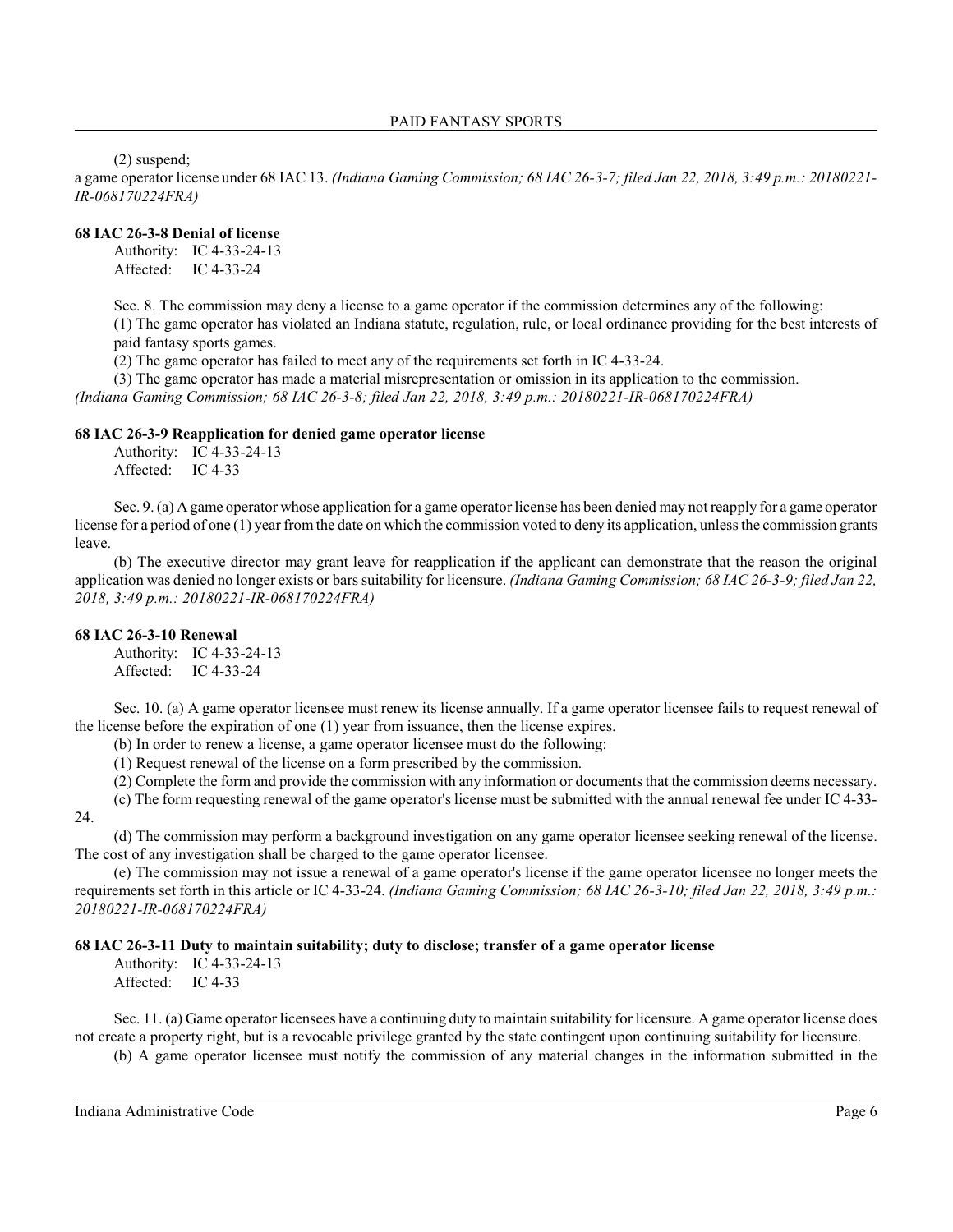### PAID FANTASY SPORTS

application or any condition that renders the game operator licensee ineligible to hold a game operator license.

(c) The commission may not transfer a game operator license without written approval from the executive director or the executive director's designee. *(Indiana Gaming Commission; 68 IAC 26-3-11; filed Jan 22, 2018, 3:49 p.m.: 20180221-IR-068170224FRA)*

### **68 IAC 26-3-12 Disciplinary action authority**

Authority: IC 4-33-24-13 Affected: IC 4-33-24

Sec. 12. (a) The commission or executive director may take any action against a game operator licensee at any time, including, but not limited to:

(1) revocation; or

(2) suspension of a game operator'slicense at any time that the commission or executive director determines the game operator licensee is in violation of IC 4-33-24 or this article.

(b) If the commission or executive director determines that a game operator licensee is in violation of IC 4-33-24 or this article, the commission or executive director may initiate a disciplinary proceeding to:

(1) revoke or suspend the game operator's license under 68 IAC 13; or

(2) impose a civil penalty of up to one thousand dollars (\$1,000) pursuant to IC 4-33-24-26 for each particular violation of this article or IC 4-33-24.

*(Indiana Gaming Commission; 68 IAC 26-3-12; filed Jan 22, 2018, 3:49 p.m.: 20180221-IR-068170224FRA)*

### **68 IAC 26-3-13 Request for hearing on notice of denial or nonrenewal of a game operator license**

Authority: IC 4-33-24-13 Affected: IC 4-33

Sec. 13. (a) An applicant or game operator licensee who is served with a notice of denial or nonrenewal under this rule may request a hearing under 68 IAC 7.

(b) If the applicant or game operator does not timely request a hearing, the notice of denial or nonrenewal becomes the final order of the commission denying the application for a game operator license or not renewing the game operator's license. *(Indiana Gaming Commission; 68 IAC 26-3-13; filed Jan 22, 2018, 3:49 p.m.: 20180221-IR-068170224FRA)*

# **Rule 4. Record Retention**

### **68 IAC 26-4-1 Duty to maintain records**

Authority: IC 4-33-24-13 Affected: IC 4-33-24

Sec. 1. (a) A game operator must be able to provide the following reports to the commission on demand over the specified period of each report and at a minimum for the specific intervals of month to date and year to date:

(1) For each paid fantasy sports game offered, the following information:

- (A) The date and time the paid fantasy sports game started and ended.
- (B) The paid fantasy sports game identifier and version.
- (C) The prize structure used.
- (D) The game participants that entered the paid fantasy sports game.
- (E) The selections each game participant made for his or her team.
- (F) The total number of points earned by each game participant's team.
- (G) The total amount of entry fees paid.
- (H) The results, including the points earned by the winning game participant or participants.
- (I) The total amount of winnings to the game participants.
- (J) The total amount of cash equivalents awarded to the game participants.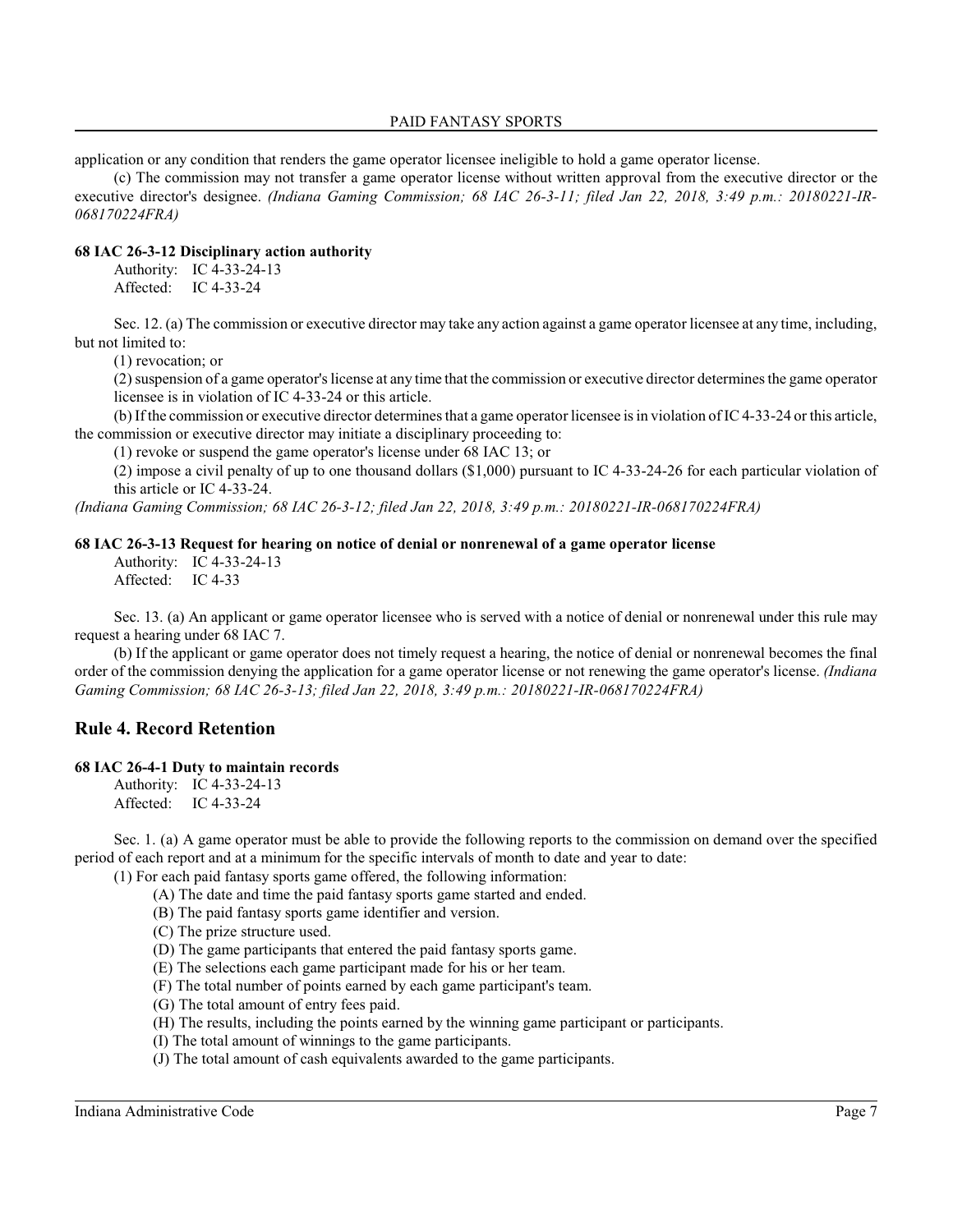- (2) A time stamped game participant transaction log of the following:
	- (A) A unique game participant identification.
	- (B) All deposits to the game participant account.
	- (C) All withdrawals to the game participant.
	- (D) All cash equivalents added to the game participant account.
	- (E) All manual adjustments or modifications to the game participant account.
- (3) The following game participant account information:
	- (A) A unique game participant identification.
	- (B) The game participant identity details, which include the game participant's legal name, age, and address.
	- (C) Any self-restrictions.
	- (D) Any previous accounts.
	- (E) The date and IP address from which the game participant account was registered.

(b) A game operator shall provide financial statements to the commission on a biannual basis. The game operator shall prepare and submit the financial statements to the commission not later than January 15 and July 15 of every year. The financial statements shall contain the following information at a minimum:

(1) All deposits to game participant accounts.

(2) All withdrawals from game participant accounts.

(3) Take out amount collected by the game operator for each contest.

(c) On a biannual basis, a game operator shall provide documentation showing that the financial reserve requirement described in IC 4-33-24-24 is satisfied. The game operator shall prepare and submit documentation to the commission not later than January 15 and July 15 of each year.

(d) A game operator shall maintain the records described in subsections (a), (b), and (c) for at least three (3) years. *(Indiana Gaming Commission; 68 IAC 26-4-1; filed Jan 22, 2018, 3:49 p.m.: 20180221-IR-068170224FRA)*

# **Rule 5. Annual Report Requirements**

### **68 IAC 26-5-1 Annual financial audit**

Authority: IC 4-33-24-13 Affected: IC 4-33

Sec. 1. (a) Each game operator licensee shall undergo an audit of its annual financial statements.

(b) The game operator licensee shall recommend an independent certified public accountant to performthe audit. The executive director or the executive director's designee must approve of the selection of the independent certified public accountant prior to the commencement of a contract between the accountant and the game operator licensee. To obtain the executive director's approval, the game operator must submit to the executive director an engagement letter with the game operator's recommended independent certified public accountant to perform the audit.

(c) The audit must:

(1) be performed in accordance with generally accepted accounting principles; and

(2) contain the opinion of the independent certified public accountant as to its fair presentation in accordance with generally accepted accounting principles.

(d) The game operator licensee is responsible for the cost of the financial audit required by this rule.

(e) The annual financial audit shall be provided to the commission no later than August 31 of each year in which the game operator was licensed. *(Indiana Gaming Commission; 68 IAC 26-5-1; filed Jan 22, 2018, 3:49 p.m.: 20180221-IR-068170224FRA)*

### **68 IAC 26-5-2 Qualifications of financial auditor**

Authority: IC 4-33-24-13 Affected: IC 4-33

Sec. 2. (a) An independent certified public accountant or independent certified public accounting firm selected to perform a financial statement audit must meet the following qualifications and must affirm that it meets these qualifications as part of a written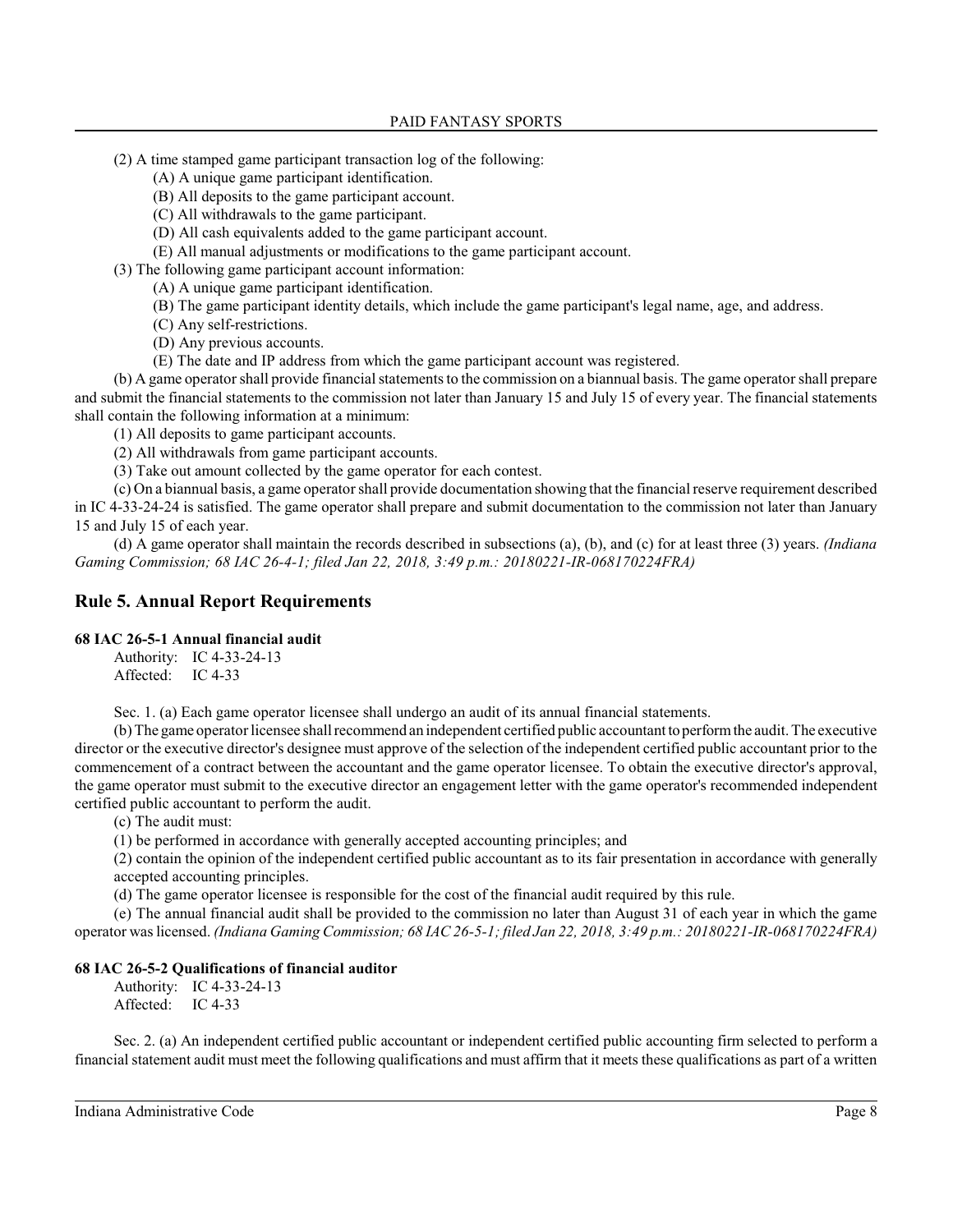agreement with the game operator licensee to perform the audit:

(1) Be independent with respect to the game operator licensee, its parents, and investors. Standards of independence are to be determined by pronouncements of the American Institute of Certified Public Accountants and the Securities and Exchange Commission.

(2) Have sufficient experience in the gaming industry or related industries.

(3) Have an adequate number of professional personnel to meet the requirements of the engagement in a timely and efficient manner.

(b) An independent certified public accountant or independent certified public accounting firm selected to perform a financial statement audit must not express an opinion on financial statements of a game operator licensee unless it is independent from that game operator licensee. Impairments to independence include, but are not limited to, the following:

(1) During the period of the professional engagement to perform an audit, or at the time the opinion was issued, the auditing person:

(A) had or was committed to acquire any direct or material indirect financial interest in the game operator licensee;

(B) was a trustee of any trust or executor or administrator of any estate if the trust or estate had or was committed to acquire any direct or material indirect financial interest in the game operator licensee;

(C) had any joint closely held business investment with the game operator licensee or any key person or substantial owner thereof that was material in relation to the auditing person or the auditing person's firm's net worth; or

(D) had any loan to or from the game operator licensee or any key person orsubstantial owner thereof, when made under normal lending procedures, terms, and requirements, except:

(i) loans that are not material to the net worth of the borrower;

(ii) home mortgages; and

(iii) other secured loans, except loans guaranteed by the auditing person's firm that are otherwise unsecured.

(2) During the period covered by the game operator licensee's financial statements, during the period of the professional engagement to perform an audit, or at the time the opinion is issued, the auditing person was:

(A) connected with the game operator licensee as a promoter, underwriter, voting trustee, key person, or in any capacity equivalent to that of a key person or employee; or

(B) a trustee for any pension or profit-sharing trust of the game operator licensee.

(3) Functioning as if a key person of the game operator licensee.

(4) Performing an audit of the independent certified public accountant or independent certified public accounting firm's own work.

(5) Advocacy for the game operator licensee.

(6) Having any other role with the game operator licensee or affiliates other than as the independent auditor.

(c) The same certified public accountant may not perform more than two (2) consecutive financial audits for a game operator under this rule. *(Indiana Gaming Commission; 68 IAC 26-5-2; filed Jan 22, 2018, 3:49 p.m.: 20180221-IR-068170224FRA)*

### **68 IAC 26-5-3 Annual compliance audit**

Authority: IC 4-33-24-13 Affected: IC 4-33-24

Sec. 3. (a) The game operator shall submit a compliance audit, prepared by a testing laboratory to verify compliance with the operational aspects of IC 4-33-24-9, IC 4-33-24-16, IC 4-33-24-18, IC 4-33-24-19, IC 4-33-24-20, IC 4-33-24-21, IC 4-33-24-22, IC 4-33-24-23, IC 4-33-24-24, IC 4-33-24-29, and IC 4-33-24-30.

(b) The compliance audit shall also verify the integrity of the computer operating systems used to operate the paid fantasy sports games.

(c) The game operator licensee shall recommend a testing laboratory to perform the compliance audit. The executive director or the executive director's designee must approve of the selection of the testing laboratory prior to the commencement of a contract between the testing laboratory and the game operator licensee. To obtain the executive director's approval, the game operator must submit to the executive director an engagement letter with the game operator's recommended testing laboratory to perform the compliance audit.

(d) The game operator licensee is responsible for the cost of the compliance audit required by this rule.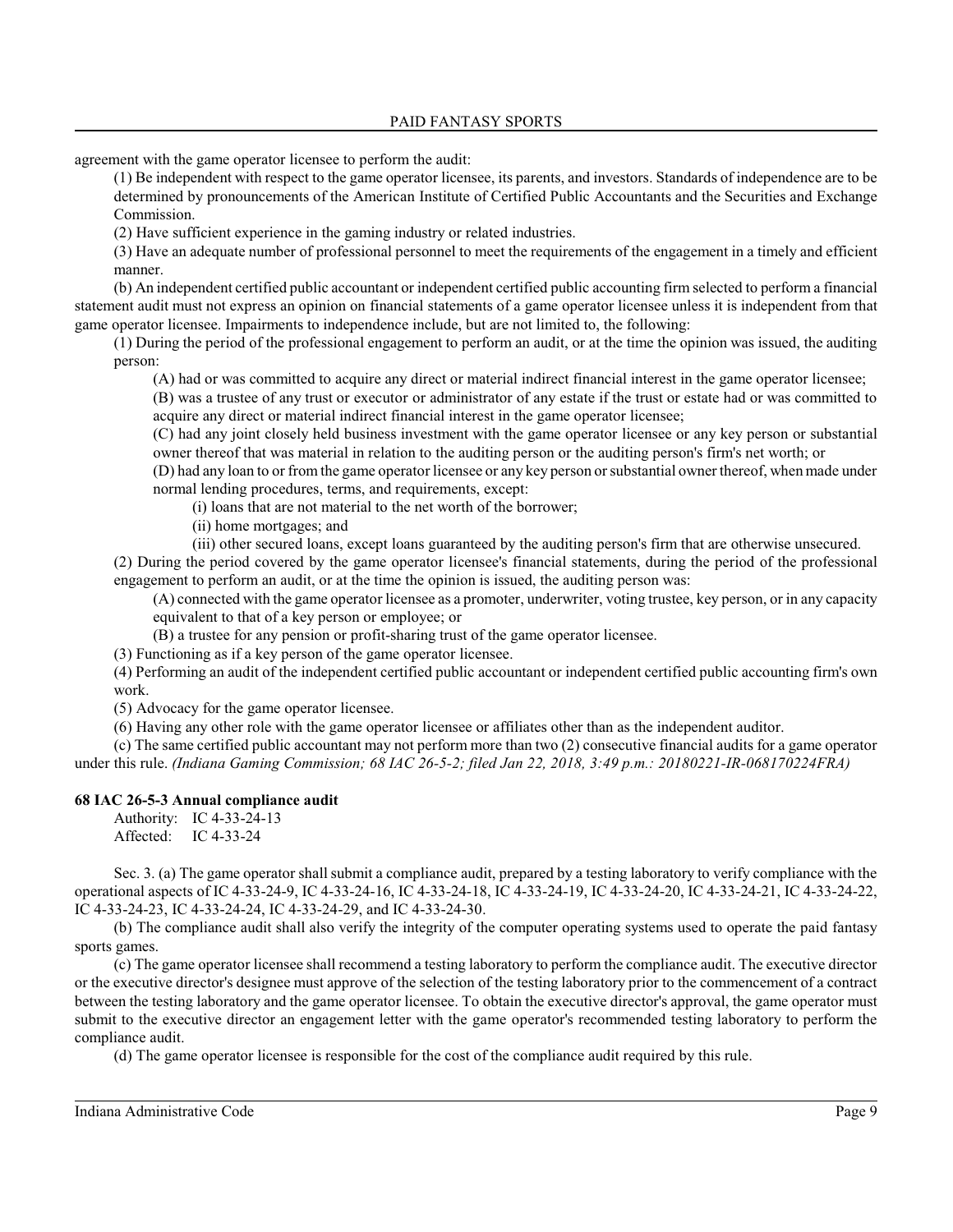(e) The annual compliance audit shall be provided to the commission no later than March 31 of each year in which the game operator was licensed. *(Indiana Gaming Commission; 68 IAC 26-5-3; filed Jan 22, 2018, 3:49 p.m.: 20180221-IR-068170224FRA)*

# **Rule 6. Game Participant Accounts**

### **68 IAC 26-6-1 Single account**

Authority: IC 4-33-24-13 Affected: IC 4-33

Sec. 1. (a) A game operator shall limit each game participant to one (1) active and continuously used account and username. (b) A game operator shall implement rules and publish procedures to terminate all accounts of any game participant that establishes or seeks to establish more than one (1) username or more than one (1) account, whether directly or by use of another person as a proxy. *(Indiana Gaming Commission; 68 IAC 26-6-1; filed Jan 22, 2018, 3:49 p.m.: 20180221-IR-068170224FRA)*

### **68 IAC 26-6-2 Terms and conditions**

Authority: IC 4-33-24-13 Affected: IC 4-33

Sec. 2. A set of terms and conditions shall be readily accessible to the game participant. During the registration process, each game participant shall agree to the following applicable terms and conditions of service:

(1) That the registration information provided by the game participant to the game operator is accurate.

(2) That the game participant has been informed, and acknowledges, that as an authorized game participant he or she is prohibited from allowing any other person access to or use of his or her game participant account.

(3) The terms and conditions shall specify the handling of entry fees where the entry of a game participant is canceled.

(4) The terms and conditions shall specify the handling of entry fees for paid fantasy sports games that are voided or abandoned.

(5) The terms and conditions of participation shall clearly define the rules by which any unrecoverable malfunctions of hardware or software are addressed.

(6) The terms and conditions shall advise the game participant to keep his or her password and login ID secure.

(7) The terms and conditions shall advise the game participant on requirements regarding forced password changes, password strength, and other related items.

(8) The terms and conditions shall state that no individual less than eighteen (18) years of age is permitted to participate in fantasy sports activities.

(9) The terms and conditions shall describe the method by which game participants will be notified of updates to the terms and conditions and privacy policy.

(10) The terms and conditions shall specify the conditions under which an account is declared inactive and explain what actions will be undertaken on the account once this declaration is made.

(11) The terms and conditions shall clearly define what happens to the entry fees placed if a game participant has entered a paid fantasy sports game prior to any self-imposed or operator-imposed exclusion, including the return of all paid entries to the game participants, or settling all entries, as appropriate.

*(Indiana Gaming Commission; 68 IAC 26-6-2; filed Jan 22, 2018, 3:49 p.m.: 20180221-IR-068170224FRA)*

### **68 IAC 26-6-3 Privacy policy**

Authority: IC 4-33-24-13 Affected: IC 4-33

Sec. 3. (a) A privacy policy shall be readily accessible to the game participant through the communication channel used to access the paid fantasy sports game. During the registration process, the game participant must agree to the applicable privacy policy.

(b) The privacy policy shall state the information that is required to be collected, the purpose for information collection, and the conditions under which information may be disclosed.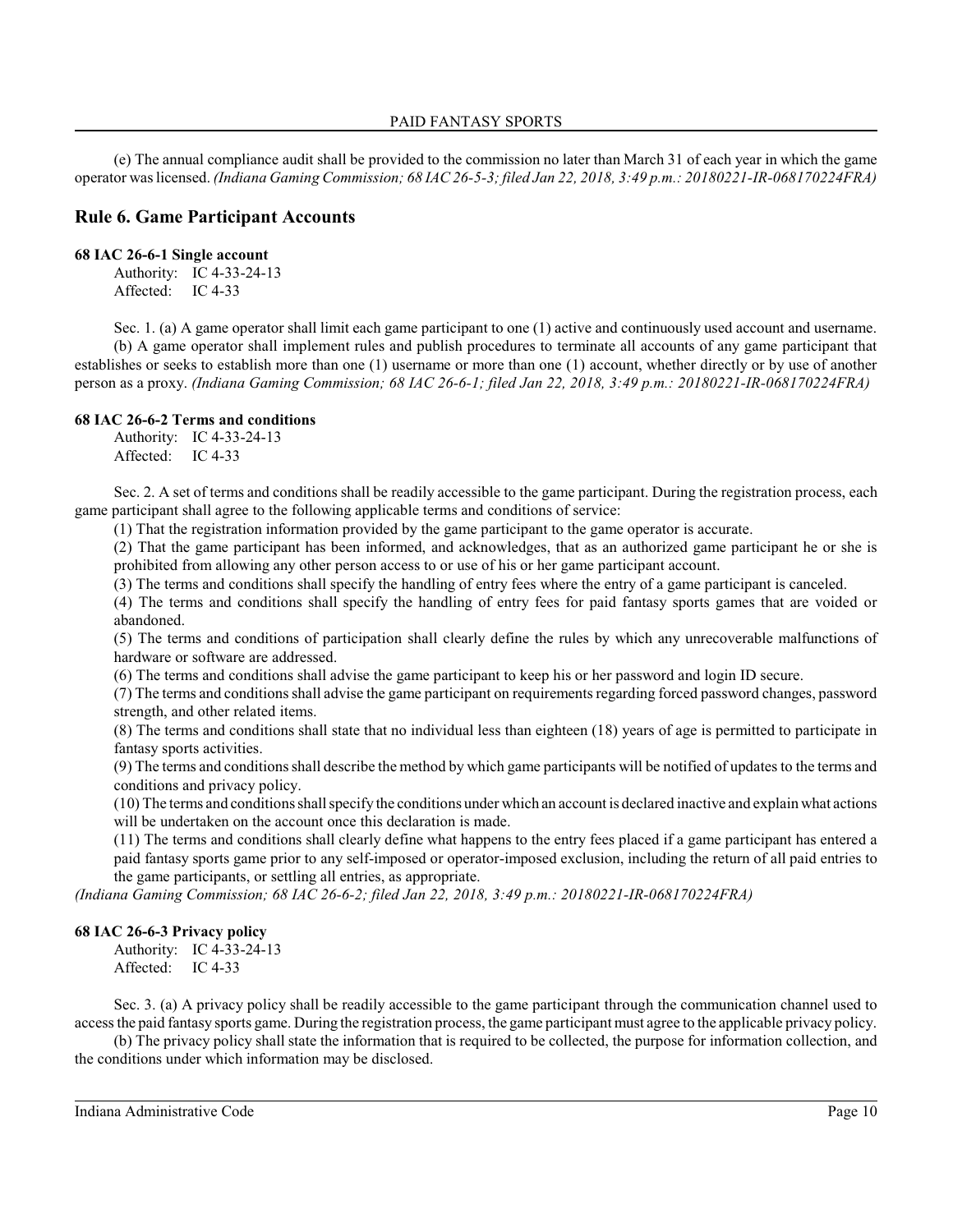(c) Any information obtained in respect to player registration or account establishment shall be done in compliance with the privacy policy.

(d) Any information about a game participant's account that is not subject to disclosure pursuant to the privacy policy shall be kept confidential, except where the release of that information is required by law.

(e) Game participant information shall be securely erased from hard disks, magnetic tapes, solid state memory, and other devices before the device is decommissioned. If erasure is not possible, the storage device must be destroyed. *(Indiana Gaming Commission; 68 IAC 26-6-3; filed Jan 22, 2018, 3:49 p.m.: 20180221-IR-068170224FRA)*

#### **68 IAC 26-6-4 Scripts**

Authority: IC 4-33-24-13 Affected: IC 4-33

Sec. 4. (a) A game operator shall not permit the use of unauthorized scripts that give a game participant an unfair advantage over other game participants in a paid fantasy sports game and shall use commercially reasonable efforts to monitor for and prevent the use of such scripts.

(b) Authorized scripts shall be programs or scripts that are incorporated as a paid fantasy sports game feature and shall be clearly and conspicuously published and thereby made available to all game participants.

(c) A script that is not authorized under subsection (a) will be deemed to offer an unfair advantage over other game participants, for the following reasons including, but not limited to, its potential use to:

(1) Facilitate entry of multiple paid fantasy sports games with a single line-up.

(2) Facilitate changes in many line-ups at one (1) time.

(3) Facilitate use of commercial products designed to identify advantageous paid fantasy sports game strategies.

(d) A game operator may prohibit the use of any and all scripts.

(e) A game operator shall restrict game participants that are found to have used unauthorized scripts from entering further paid fantasy sports games. *(Indiana Gaming Commission; 68 IAC 26-6-4; filed Jan 22, 2018, 3:49 p.m.: 20180221-IR-068170224FRA)*

### **68 IAC 26-6-5 Proxy servers**

Authority: IC 4-33-24-13 Affected: IC 4-33

Sec. 5. (a) A game operator shall not allow game participants to use proxy servers for the purpose of misrepresenting their identity or location in order to engage in paid fantasy sports games.

(b) A game operator shall restrict game participants that are found to have used such proxy servers from entering further paid fantasy sports games. *(Indiana Gaming Commission; 68 IAC 26-6-5; filed Jan 22, 2018, 3:49 p.m.: 20180221-IR-068170224FRA)*

### **68 IAC 26-6-6 Prohibition on extensions of credit to game participants**

Authority: IC 4-33-24-13 Affected: IC 4-33

Sec. 6. (a) A game participant is prohibited from being extended credit from a game operator for purposes of participating in a paid fantasy sports game.

(b) No paid entry fee amount may be greater than the current balance of the game participant's account. *(Indiana Gaming Commission; 68 IAC 26-6-6; filed Jan 22, 2018, 3:49 p.m.: 20180221-IR-068170224FRA)*

### **68 IAC 26-6-7 Policy for the handling of game participants discovered to be less than 18 years of age**

Authority: IC 4-33-24-13 Affected: IC 4-33

Sec. 7. The game operator must have a documented policy for the handling of game participants that are discovered to be less than eighteen (18) years of age, including, but not limited to, the following: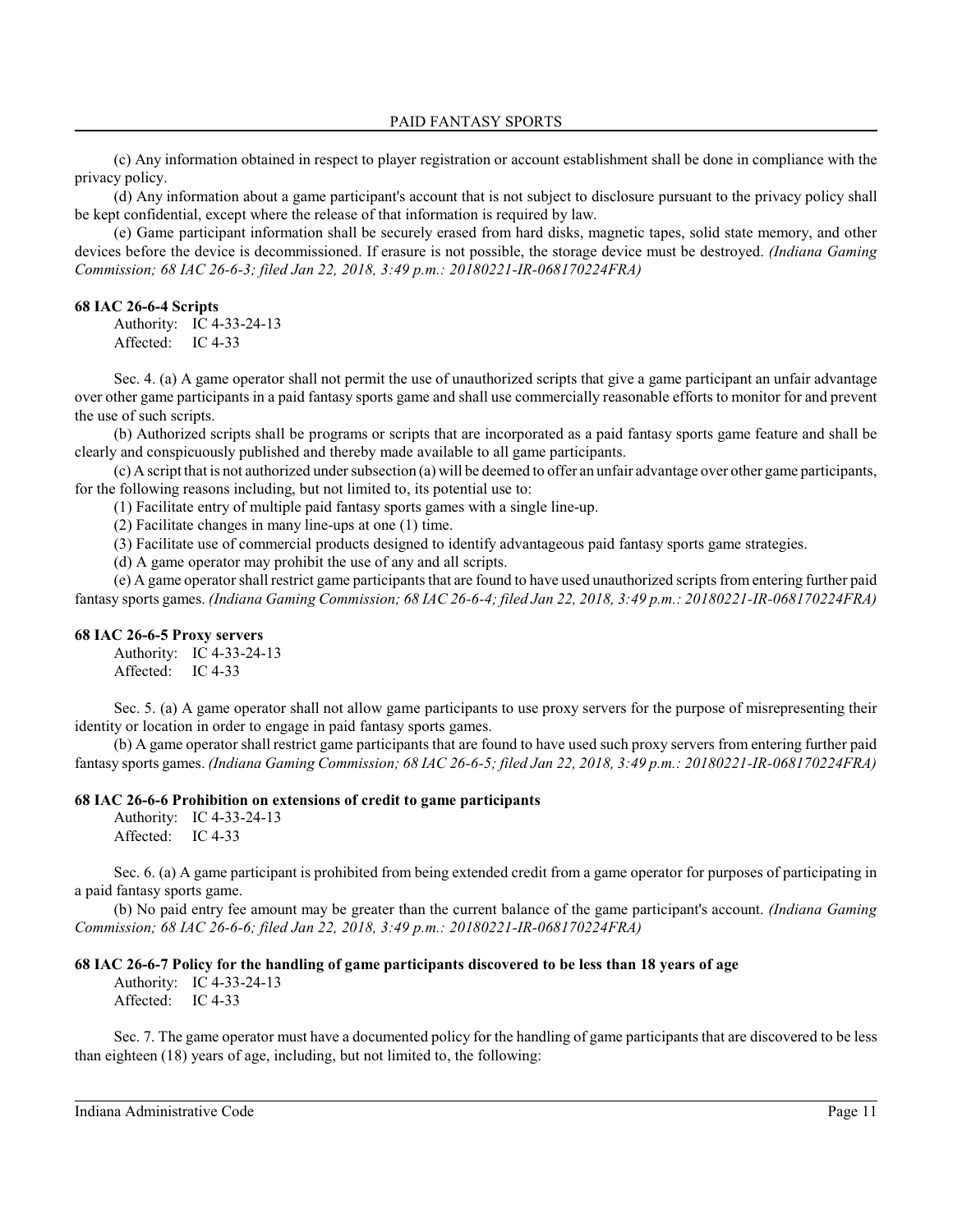PAID FANTASY SPORTS

(1) Reporting such game participants to the commission within fifteen (15) business days of discovering the game participant to be less than eighteen (18) years of age.

(2) The suspension of any game participant account discovered to be providing access to someone less than eighteen (18) years of age.

(3) The treatment of game participant funds originally deposited to the individual's game participant account, whether or not the minor has engaged in or attempted to engage in a paid fantasy sports game.

(4) The refusal to award a prize upon a determination that the game participant misrepresented his or her age in order to enter the paid fantasy sports game or open an account.

*(Indiana Gaming Commission; 68 IAC 26-6-7; filed Jan 22, 2018, 3:49 p.m.: 20180221-IR-068170224FRA)*

### **68 IAC 26-6-8 Automatically detected game participant inactivity**

Authority: IC 4-33-24-13 Affected: IC 4-33

Sec. 8. (a) If a session is terminated due to a game participant inactivity timeout, the game participant's device must display to the game participant that the session has timed out and inform him or her of the steps needed to be taken to reestablish the player session.

(b) If a session is terminated due to a game participant inactivity timeout, no further participation is permitted until a new session is established by the game participant. This process shall include, at a minimum, the manual entry of the game participant's secure password. *(Indiana Gaming Commission; 68 IAC 26-6-8; filed Jan 22, 2018, 3:49 p.m.: 20180221-IR-068170224FRA)*

### **Rule 7. Game Participant Funds**

#### **68 IAC 26-7-1 Reserve account required**

Authority: IC 4-33-24-13 Affected: IC 4-33

Sec. 1. A game operator shall maintain a reserve in the form of cash, cash equivalents, an irrevocable letter of credit, a bond, or a combination of these sources that is equal to the amount of money deposited in paid fantasy sports game accounts of game participants. *(Indiana Gaming Commission; 68 IAC 26-7-1; filed Jan 22, 2018, 3:49 p.m.: 20180221-IR-068170224FRA)*

#### **68 IAC 26-7-2 Transfer of funds**

Authority: IC 4-33-24-13 Affected: IC 4-33

Sec. 2. A game operator shall not allow a game participant to transfer funds through its paid fantasy sports game platform to any other game participant. *(Indiana Gaming Commission; 68 IAC 26-7-2; filed Jan 22, 2018, 3:49 p.m.: 20180221-IR-068170224FRA)*

### **68 IAC 26-7-3 Game participant account withdrawal**

Authority: IC 4-33-24-13 Affected: IC 4-33

Sec. 3. (a) A game participant must be allowed to withdraw the funds maintained in his or her account, whether such account is open or closed.

(b) A game operator must honor such game participant requests to withdraw funds within five  $(5)$  business days of the request, unless the conditions set forth in subsection (c) are met.

(c) The game operator may decline to honor a game participant request to withdraw funds only if the game operator believes in good faith that the game participant engaged in either fraudulent conduct or other conduct that would put the game operator in violation of the law. In such cases, the game operator shall: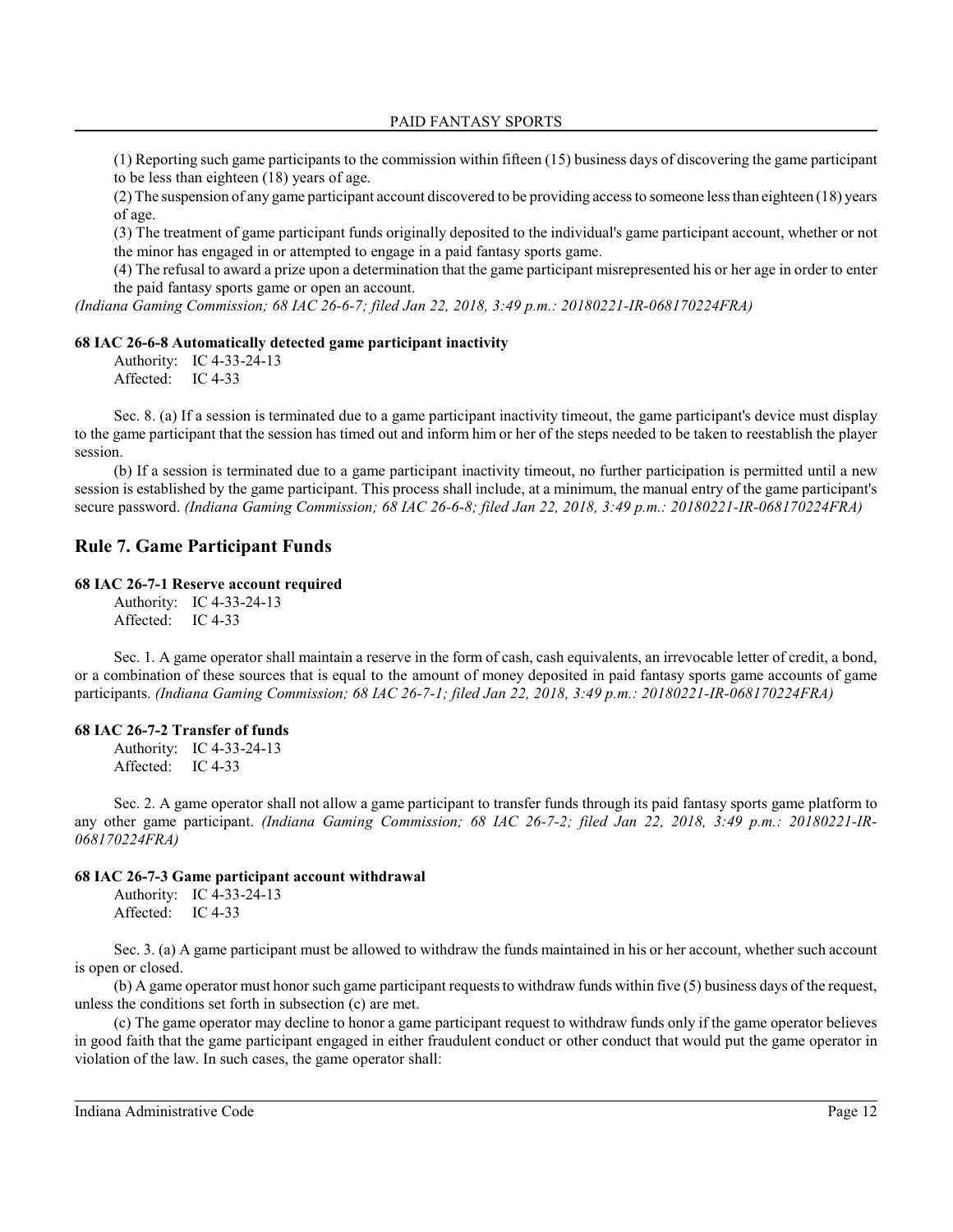PAID FANTASY SPORTS

(1) provide notice to the game participant of the nature of the investigation of the account; and

(2) conduct its investigation in a reasonable and expedient fashion, providing the game participant additional written notice of the status of the investigation every tenth business day starting from the day the original notice was provided to the game participant.

(d) For purposes of this provision, a request for withdrawal will be considered honored if it is processed by the game operator notwithstanding a delay by a payment processor, credit card issuer, or the custodian of a financial account. *(Indiana Gaming Commission; 68 IAC 26-7-3; filed Jan 22, 2018, 3:49 p.m.: 20180221-IR-068170224FRA)*

#### **68 IAC 26-7-4 Dormant game participant accounts and unclaimed funds**

Authority: IC 4-33-24-13 Affected: IC 4-33

Sec. 4. A game operator shall consider a game participant account to be dormant if the game participant has not logged into the account for at least three (3) years. *(Indiana Gaming Commission; 68 IAC 26-7-4; filed Jan 22, 2018, 3:49 p.m.: 20180221-IR-068170224FRA)*

### **68 IAC 26-7-5 Unclaimed funds in a dormant game participant account**

Authority: IC 4-33-24-13 Affected: IC 4-33

Sec. 5. (a) Subject to the provisions of IC 32-34-1-20 *[IC 32-34-1 was repealed by P.L. 141-2021, SECTION 19, effective July 1, 2021.]* and IC 32-34-1-21 *[IC 32-34-1 was repealed by P.L. 141-2021, SECTION 19, effective July 1, 2021.]*, funds of game participants that remain in a dormant game participant account shall be presumed abandoned.

(b) The game operator shall report and deliver all funds of game participants that are presumed abandoned to the office of the Indiana attorney general as provided in IC 32-34-1-27 *[IC 32-34-1 was repealed by P.L. 141-2021, SECTION 19, effective July 1, 2021.]*.

(c) At least sixty (60) days prior to reporting any funds of the game participant to the attorney general, the game operator shall provide notice to the game participant's last known address and conduct due diligence to locate the game participant. *(Indiana Gaming Commission; 68 IAC 26-7-5; filed Jan 22, 2018, 3:49 p.m.: 20180221-IR-068170224FRA)*

# **Rule 8. Self-Restriction**

### **68 IAC 26-8-1 Self-restriction program**

Authority: IC 4-33-24-13 Affected: IC 4-33

Sec. 1. (a) A game operator shall establish internal control procedures for compliance with thisrule, which shall be submitted and approved under 68 IAC 11.

(b) The internal controls must, at a minimum, address the following:

(1) Provide a plan for honoring requests from game participants to self-restrict from all contests.

(2) Provide a plan to honor requests from game participants to set paid fantasy sports game entry limits, to limit play to paid fantasy sports games with entry fees below an established limit, or to set self-imposed deposit limits.

(3) Provide a plan to ensure that immediately upon receiving the self-restriction request, no new entry fees or deposits are accepted from that game participant, until such time as the self-restriction has expired.

(4) A game operator shall implement and publish procedures for game participants to implement such restrictions.

(5) Provide a plan to allow game participants that self-restrict to access and withdraw any remaining game participant funds remaining in their account.

(c) Game participants shall have the option to adjust these limits to make the limits more restrictive as often as they like, but shall not have the option to make limits less restrictive within ninety (90) days of setting such limits. *(Indiana Gaming Commission; 68 IAC 26-8-1; filed Jan 22, 2018, 3:49 p.m.: 20180221-IR-068170224FRA)*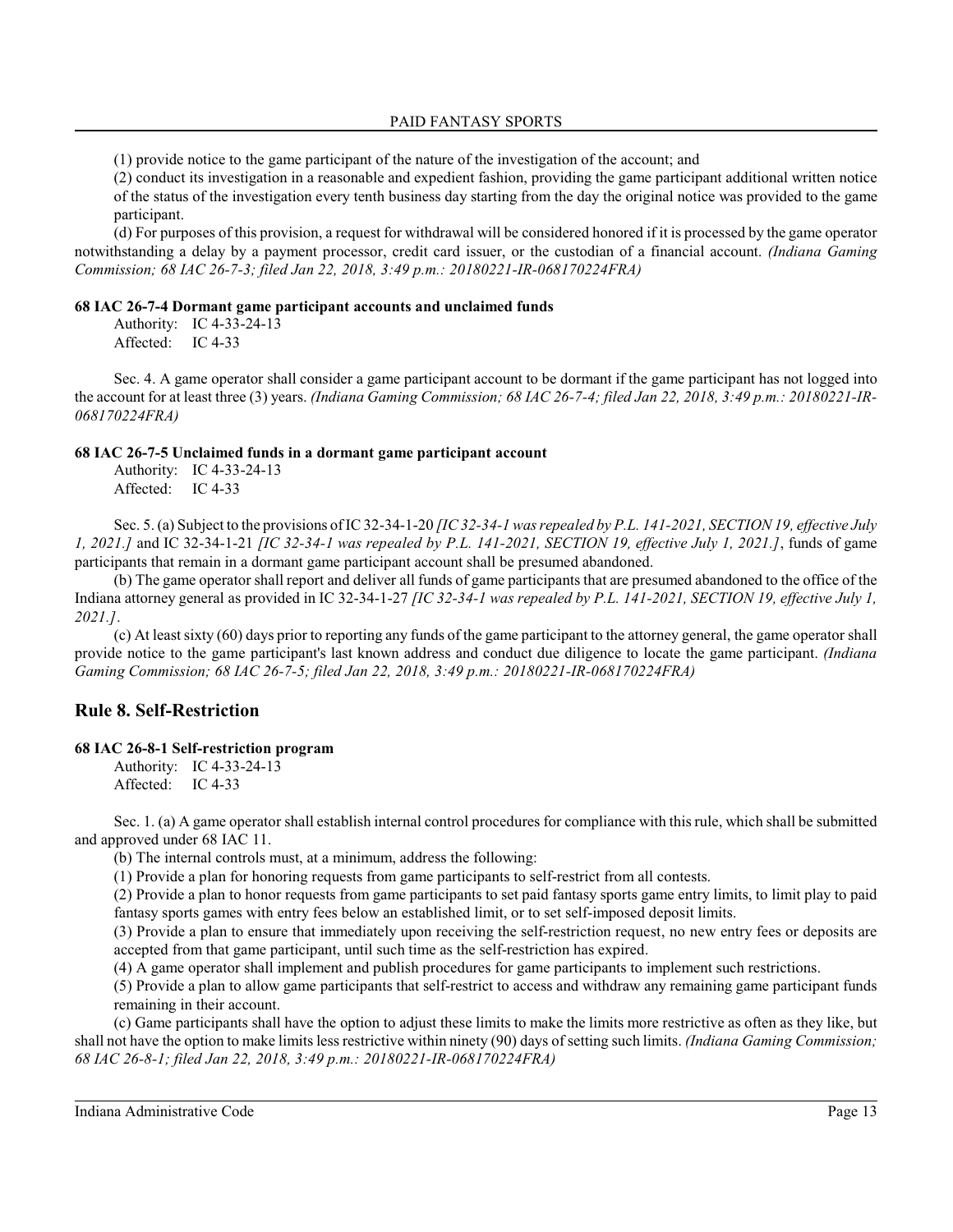### **68 IAC 26-8-2 Direct marketing to self-restricted game participants**

Authority: IC 4-33-24-13 Affected: IC 4-33

Sec. 2. (a) A game operator shall make all reasonable attempts to ensure that self-restricted persons do not receive direct marketing of the game operator's paid fantasy sports games.

(b) A game operator licensee will satisfy thisrequirement if the game operator removes the self-restricted person's name from the list of game participants to whom direct marketing materials are sent, and the self-restricted person does not receive direct marketing materials more than forty-five (45) days after the game operator receives notice that the self-restricted person wishes to be restricted from entering paid fantasy sports games. *(Indiana Gaming Commission; 68 IAC 26-8-2; filed Jan 22, 2018, 3:49 p.m.: 20180221-IR-068170224FRA)*

# **Rule 9. Game Participant Complaints**

# **68 IAC 26-9-1 Game participant complaint procedures**

Authority: IC 4-33-24-13 Affected: IC 4-33

Sec. 1. (a) A game operator shall develop and publish procedures by which a game participant may file a complaint with the game operator by Internet chat, in writing, or by other means, about any aspect of a paid fantasy sports game.

(b) A game operator shall respond to such complaints in writing within thirty (30) business days. If the relief requested in the complaint will not be granted, the response to the complaint shall state the reasons with specificity. *(Indiana Gaming Commission; 68 IAC 26-9-1; filed Jan 22, 2018, 3:49 p.m.: 20180221-IR-068170224FRA)*

### **68 IAC 26-9-2 Retention of game participant complaints and game operator responses**

Authority: IC 4-33-24-13 Affected: IC 4-33

Sec. 2. All complaints received by a game operator from a game participant and the game operator's responses to complaints shall be retained for at least three (3) years and made available to the commission within ten (10) business days of any request by the commission. *(Indiana Gaming Commission; 68 IAC 26-9-2; filed Jan 22, 2018, 3:49 p.m.: 20180221-IR-068170224FRA)*

# **Rule 10. Restriction on Entering Paid Fantasy Sports Games**

# **68 IAC 26-10-1 Individuals prohibited from entering paid fantasy sports games**

Authority: IC 4-33-24-13 Affected: IC 4-33

Sec. 1. (a) Except as provided in subsection (b), the following individuals may not participate in a paid fantasy sports game:

(1) A member of the commission.

(2) An employee of the commission.

(3) An agent of the commission.

(4) The spouse of any individual in subdivisions  $(1)$ ,  $(2)$ , and  $(3)$ .

(b) A member, employee, or agent of the commission may participate in a paid fantasy sports game offered by a game operator if that person:

(1) has received the written authorization from the executive director to participate in a paid fantasy sports game as part of the person's employment; and

(2) is participating only to the extent authorized by the executive director.

*(Indiana Gaming Commission; 68 IAC 26-10-1; filed Jan 22, 2018, 3:49 p.m.: 20180221-IR-068170224FRA)*